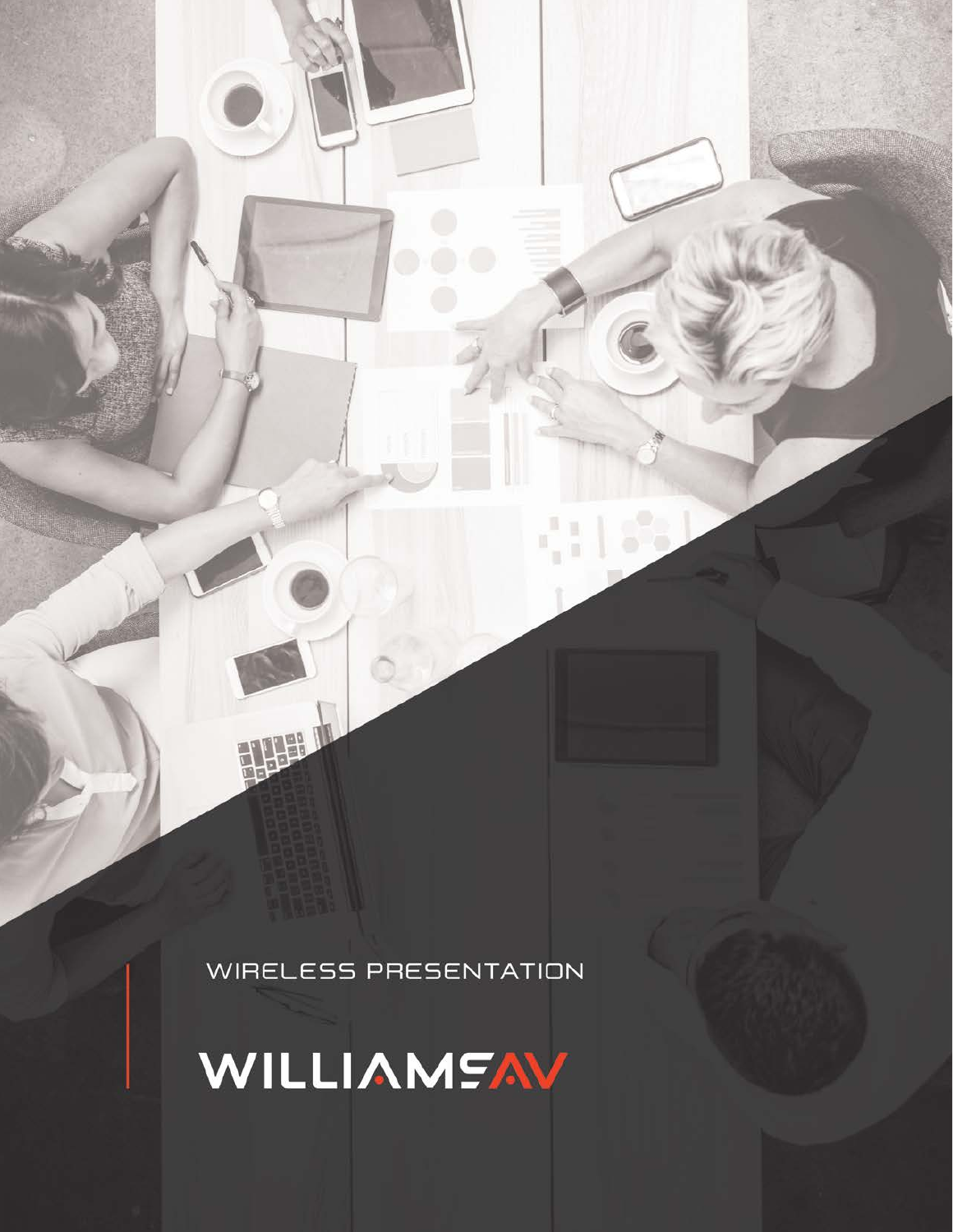# WIRELESS PRESENTATION **SYSTEMS**

Williams AV successfully blends audio and video expertise into truly innovative AV solutions with the introduction of the Presenter HUB and Audio Presenter HUB wireless presentation systems.

### PRESENTER HUB

### PRESENTATION SYSTEM

Features an integrated video hub that supports both wired USB and HDMI video components (cameras, computers and media players) and wireless mobile devices using Airplay®, Google Chromecast and Miracast™. Outputs include HDMI, supporting up to 4K, and streaming to browsers.

### Note: Miracast is not available in all countries. Please check with your local Distributor.

The Presenter HUB performs as a multi-faceted presentation system, allowing annotation and highlighting capabilities on any live video source, as well as providing a digital whiteboard on demand. With the intuitive, icon-based toolbar app available for iOS and Android, using the system is as easy as pushing a button. The toolbar app offers easy toggling of your presentation, slide control, and the ability to change input sources "on the fly".

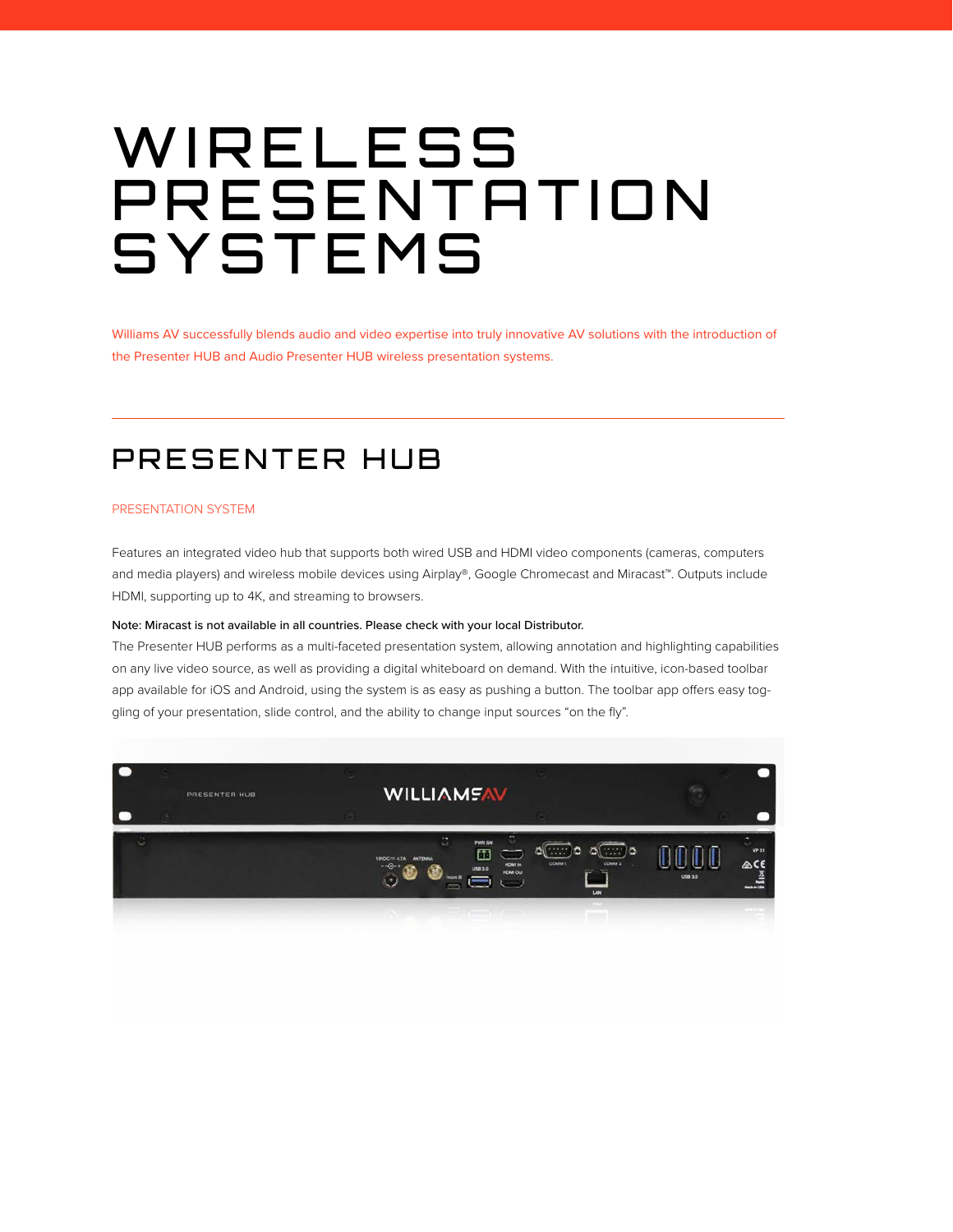### AUDIO PRESENTER HUB

#### PRESENTATION SYSTEM

Incorporates all the functionality of the Presenter HUB -- then adds audio to the mix, delivering industry first, truly wireless, audio + video connectivity. This system makes it easy to add wireless devices to your meeting room presentations: Combine a conference call with a PowerPoint simply by connecting your phone to the Bluetooth (via the included B-WAP Bluetooth wireless access point) and wirelessly casting your laptop to the room display.

The Audio Presenter HUB features an integrated mixer with DSP functions, including Acoustic Echo Cancellation. The mixer includes four inputs (two mic/two line), two line outputs and two 25-watt amplifiers. The patent-pending design allows for integration of the B-WAP into the ceiling above your workspace, allowing for connection of Bluetooth devices covering up to a 100-foot range, minimizing distance limitations and signal blockage. Installation of the B-WAP is as simple as running one Cat 6 cable back to the Audio Presenter HUB controller.



### AUDIO PRESENTER HUB BUNDLE

#### PRESENTATION SYSTEM

This complete wireless presentation package includes the Audio Presenter HUB system, plus (2) SPK 035 speakers and (2) MIC 104 conference microphones.